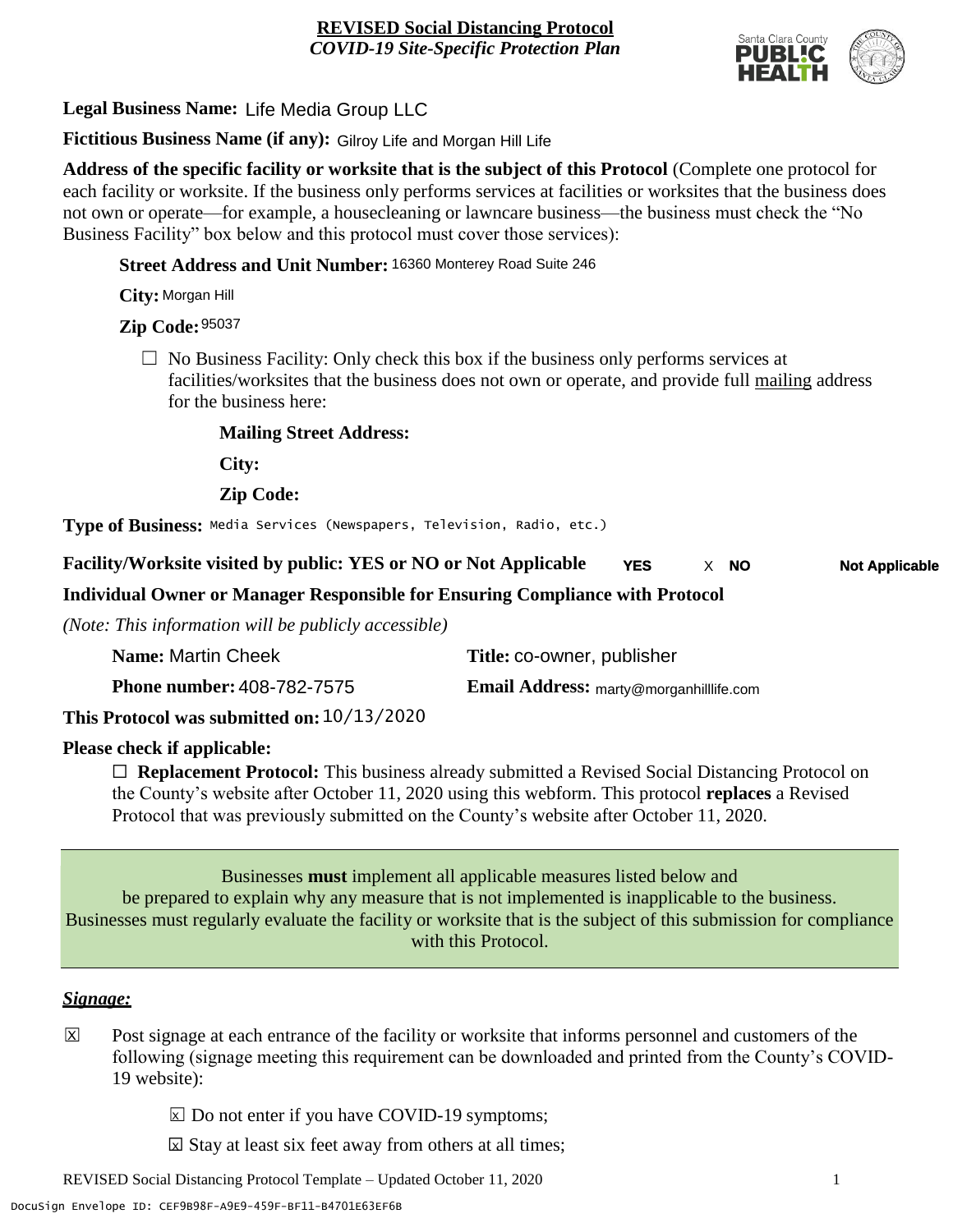

- ☐ Face coverings required to enter (except for very young children, if medically inadvisable, or X for communication by or with people who are hearing impaired);
- ⊠ Cover sneezes and coughs with cloth, tissue, or elbow;
- ⊠ Do not shake hands or engage in unnecessary physical contact.
- Post signage at appropriate locations throughout the facility/worksite reminding everyone to wear face coverings and stay at least six feet away from others. X
- Post a copy of your updated COVID-19 PREPARED Sign and Social Distancing Protocol Visitor Information Sheet at each entrance where they can easily be viewed. These documents will be provided to you electronically when you submit this Revised Social Distancing Protocol.  $\mathbb{Z}$

#### *Personnel Training:*

- After submission, distribute copies of the completed Protocol to all personnel, and train all personnel on this Protocol.  $\mathbf x$
- For businesses that perform services for facilities or worksites that the business does not own or operate, distribute a copy of the completed Protocol to the owner or operator of each facility or worksite where the business performs services.  $\mathbf{v}$
- Train personnel on basic information regarding COVID-19 from the CDC available at [https://www.cdc.gov/coronavirus/2019-ncov/index.html,](https://www.cdc.gov/coronavirus/2019-ncov/index.html) including how to prevent COVID-19 from spreading, who is especially vulnerable to the disease, and when to seek medical attention.  $\mathsf{X}$
- Train personnel on screening themselves for COVID-19 symptoms, including temperature and/or symptom checks using CDC guidelines available at [https://www.cdc.gov/coronavirus/2019-](https://www.cdc.gov/coronavirus/2019-ncov/symptoms-testing/symptoms.html) [ncov/symptoms-testing/symptoms.html.](https://www.cdc.gov/coronavirus/2019-ncov/symptoms-testing/symptoms.html) https://www.cdc.gov/coronavirus/2019- ncov/symptoms-testing/symptoms.html  $|\mathsf{X}|$
- Train personnel on the need to stay home and get tested if they have a frequent cough, fever, difficulty breathing, chills, muscle or body aches, headache, sore throat, nausea, vomiting, diarrhea, tiredness, or recent loss of taste or smell. Ensure all personnel know they must also stay home if they or someone they live with has been diagnosed with COVID-19, or if they've had close contact with someone diagnosed with COVID-19.  $\mathbf x$
- Train personnel on County guidance for when it is safe to return to work if they have COVID-19 symptoms, have tested positive for COVID-19, or have had close contact with someone who has tested positive for COVID-19. County guidelines are available at: [https://www.sccgov.org/sites/covid19/Pages/business-guidance.aspx#business\\_safety\\_guidance.](https://www.sccgov.org/sites/covid19/Pages/business-guidance.aspx#business_safety_guidance.) https://www.sccgov.org/sites/covid19/Pages/business-guidance.aspx#business\_safety\_guidance  $\overline{\mathbf{x}}$
- Train personnel on the need for frequent handwashing with soap and water, mandatory face coverings, the importance of social distancing, and other measures required in this Protocol.  $\overline{\mathsf{x}}$
- Train personnel on the importance of getting tested for COVID-19 in accordance with County guidance available at [https://www.sccgov.org/sites/covid19/Pages/covid19-testing.aspx,](https://www.sccgov.org/sites/covid19/Pages/covid19-testing.aspx) and explain that testing is available through their healthcare provider or at free community testing sites [\(www.sccfreetest.org](http://www.sccfreetest.org/) ).  $\vert X \vert$
- Inform personnel that they can report any deficiencies in compliance with Social Distancing Protocol requirements by this business or any other at which they may work at [www.sccCOVIDconcerns.org](http://www.scccovidconcerns.org/) or by calling the County Office of Labor Standards Enforcement Advice Line at 866-870-7725.  $\overline{\mathbf{x}}$
- Inform personnel about employer or government-sponsored leave benefits that personnel may be entitled  $\boxtimes$

REVISED Social Distancing Protocol Template – Updated October 11, 2020 2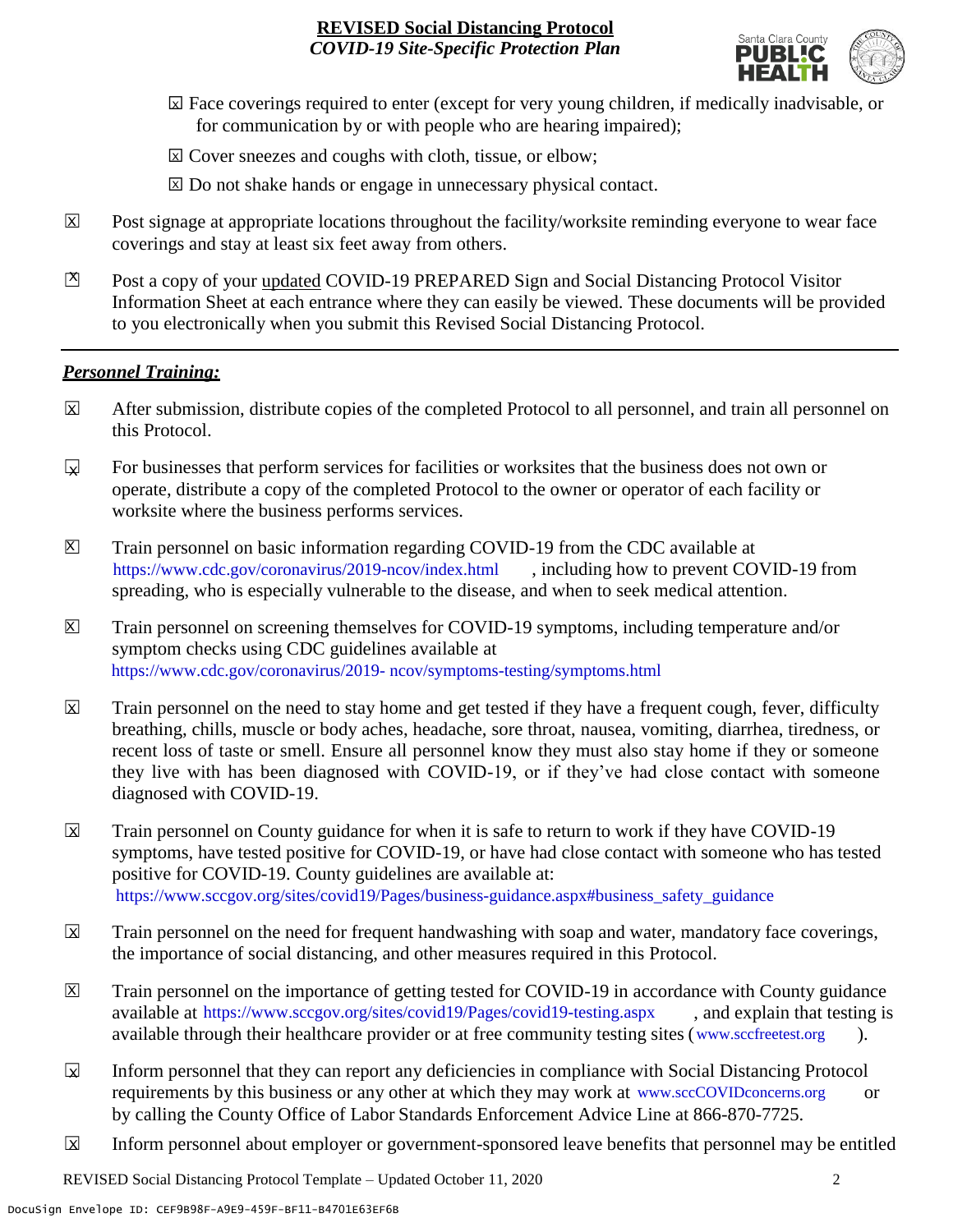

to receive, including those benefits identified at the following address: [https://www.labor.ca.gov/coronavirus2019/#chart.](https://www.labor.ca.gov/coronavirus2019/#chart) https://www.labor.ca.gov/coronavirus2019/#chart

- Train personnel on new or modified COVID-19 safety measures immediately upon updating this Protocol.  $\boxtimes$
- $\Box$  Optional—Describe other measures this business plans to take to train personnel on COVID-19 safety and related issues:

### *Individual Control Measures and Screenings:*

- Maximize the number of personnel who work from home. Businesses must direct all personnel who can perform their assigned work duties from home to do so, and they must prohibit those personnel from performing those work duties at the facility or worksite.  $|\overline{X}|$
- For personnel who are not working from home:  $\boxtimes$ 
	- Direct all workers not to come to work if sick or exhibiting symptoms of COVID-19.  $\overline{\mathbf{x}}$
	- Ask all personnel if they have COVID-19 symptoms at the beginning of each shift, and screen all other people before they enter the facility or worksite. Send personnel home if they report COVID-19 symptoms. (\*Note, temperature screenings with thermometer or thermal scanner are not required, and can increase COVID-19 risk if many employees convene in the same place for temperature screening.) X
	- Require all persons, except those exempted from face covering requirements, to properly wear face coverings at all times in accordance with the California Department of Public Health's mandatory Guidance for the Use of Face Coverings and the Health Officer's Order. Exemptions to the face coverings requirement include very young children, people for whom face coverings are medically inadvisable, or for communication by or with people who are hearing impaired.  $\mathbf{X}$
- □ Optional—Describe other measures:

## *Handwashing and Hand-Sanitizing Protocols:*

- Encourage frequent handwashing or use of hand sanitizer and provide frequent breaks for handwashing.  $\mathbf{x}$
- Hand sanitizer and/or soap and water are available at or near the site entrance, at checkout counters, and at various locations throughout the site to enable the public and staff to frequently clean their hands.  $\overline{\mathbf{x}}$
- Handwashing and other sanitary facilities are operational and stocked at all times.  $\mathbf{x}$
- ☐ Optional—Describe other measures:

## *Cleaning and Disinfecting Protocols*

☐ Thoroughly and regularly clean any high traffic areas (including seating areas, break rooms, bathrooms, and other common areas) and frequently disinfect any high-contact surfaces (including doorknobs, handrails, counters, tables, checkout areas, cash registers, telephones, elevator controls, etc.).  $\overline{\mathsf{x}}$ 

REVISED Social Distancing Protocol Template – Updated October 11, 2020 3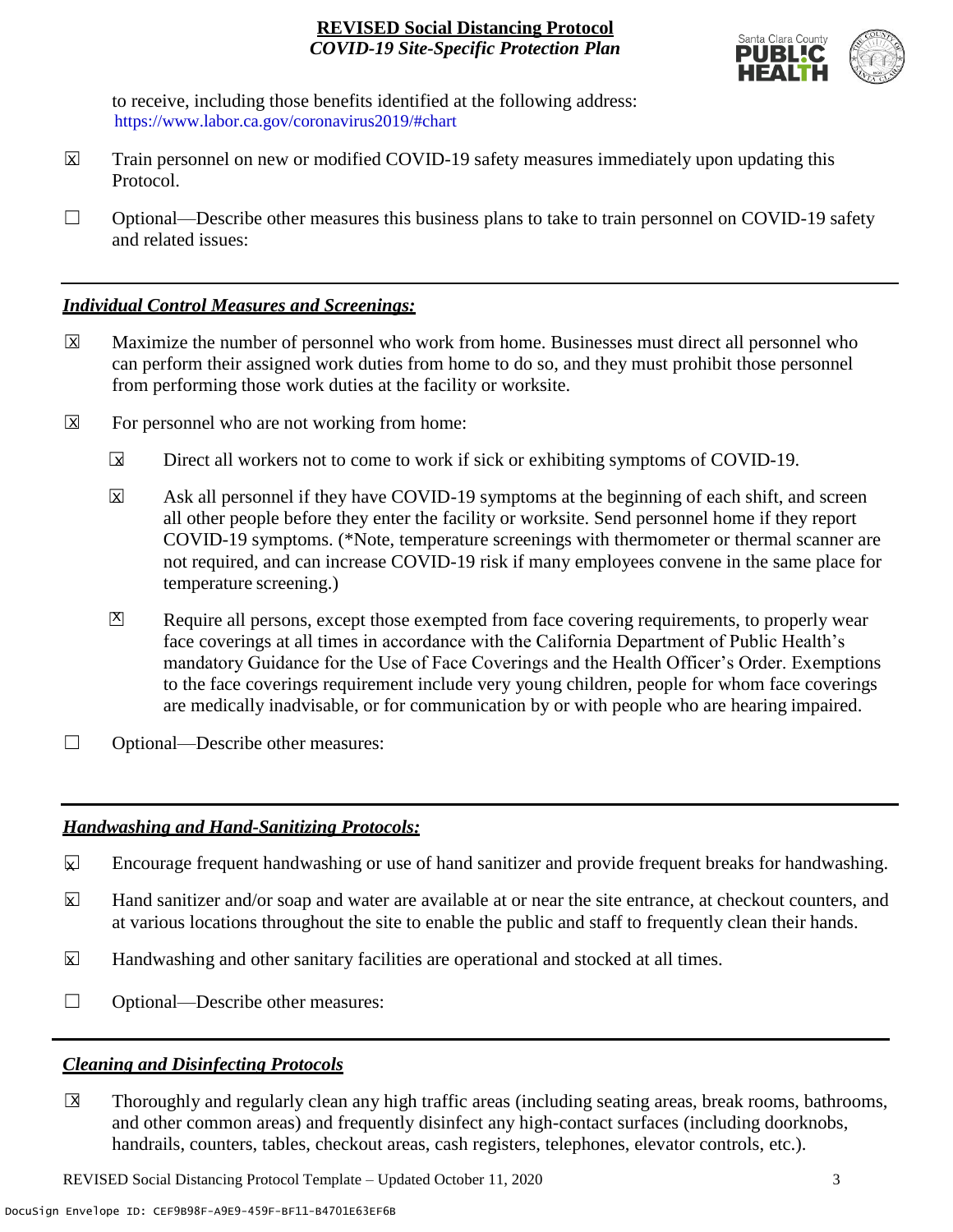

- Disinfecting wipes that are effective against COVID-19 are available for use by customers and personnel near shopping carts and baskets if shopping carts and baskets are used at the facility.  $\boxed{\mathsf{x}}$
- Assign staff to disinfect carts and baskets regularly that are used at the facility if shopping carts and baskets are used at the facility.  $\sqrt{X}$
- Disinfect any shared equipment and touchable surfaces like payment portals and pens after each use.  $\Box$
- ☐ Install contactless devices (including contactless payment systems, motion sensor lights, automatic soap and towel dispensers, and contactless timecard systems) if possible.
- Adjust operational hours to provide adequate time for cleaning and stocking with social distancing, and provide time for any workers to clean between shifts.  $\sqrt{X}$
- To improve ventilation, filtration, and outdoor air exchange:  $\overline{\mathsf{x}}$ 
	- $\boxtimes$  Evaluate HVAC system (if applicable) to make sure it is properly functioning, and have it regularly serviced.
	- $\boxtimes$  Consider upgrades to HVAC and building air filtration systems and implement any feasible improvements to these systems (for example, to enhance air filtration efficiency and increase the percentage of outdoor air through the HVAC system).
	- $\Box$  Open windows and doors throughout the facility when environmental, building, and safety conditions allow.
- ☐ Optional—Describe other measures:

## *Measures to Maintain Social Distancing:*

- Limit the number of people in the facility/worksite to allow adequate social distancing (six feet minimum) at all times and to comply with any applicable capacity restrictions in the Health Officer Order.  $\mathbf{r}$ 
	- $\boxtimes$  Review, comply with, and enforce any applicable capacity limitations for the facility, following all instructions listed at www.sccgov.org/covidcapacity
- Designate a staff person to ensure that the maximum number of occupants is not exceeded, that all persons are wearing face coverings if required by the Health Officer Order, and that people entering comply with other provisions of this Protocol. Ensure that this person is more than six feet away from others to maintain adequate social distance.  $|\overline{\mathsf{x}}|$
- Require that all persons at the facility/worksite stay at least six feet away from all other persons, except as strictly necessary to perform job functions. X
- $\Box$  Place tape or other markings at least six feet apart in customer line areas inside the store and on sidewalks at public entrances with signs directing customers to use the markings to maintain social distance.
- $\Box$  If feasible, increase remote (online and telephone) purchasing, delivery, and curbside pickup service options.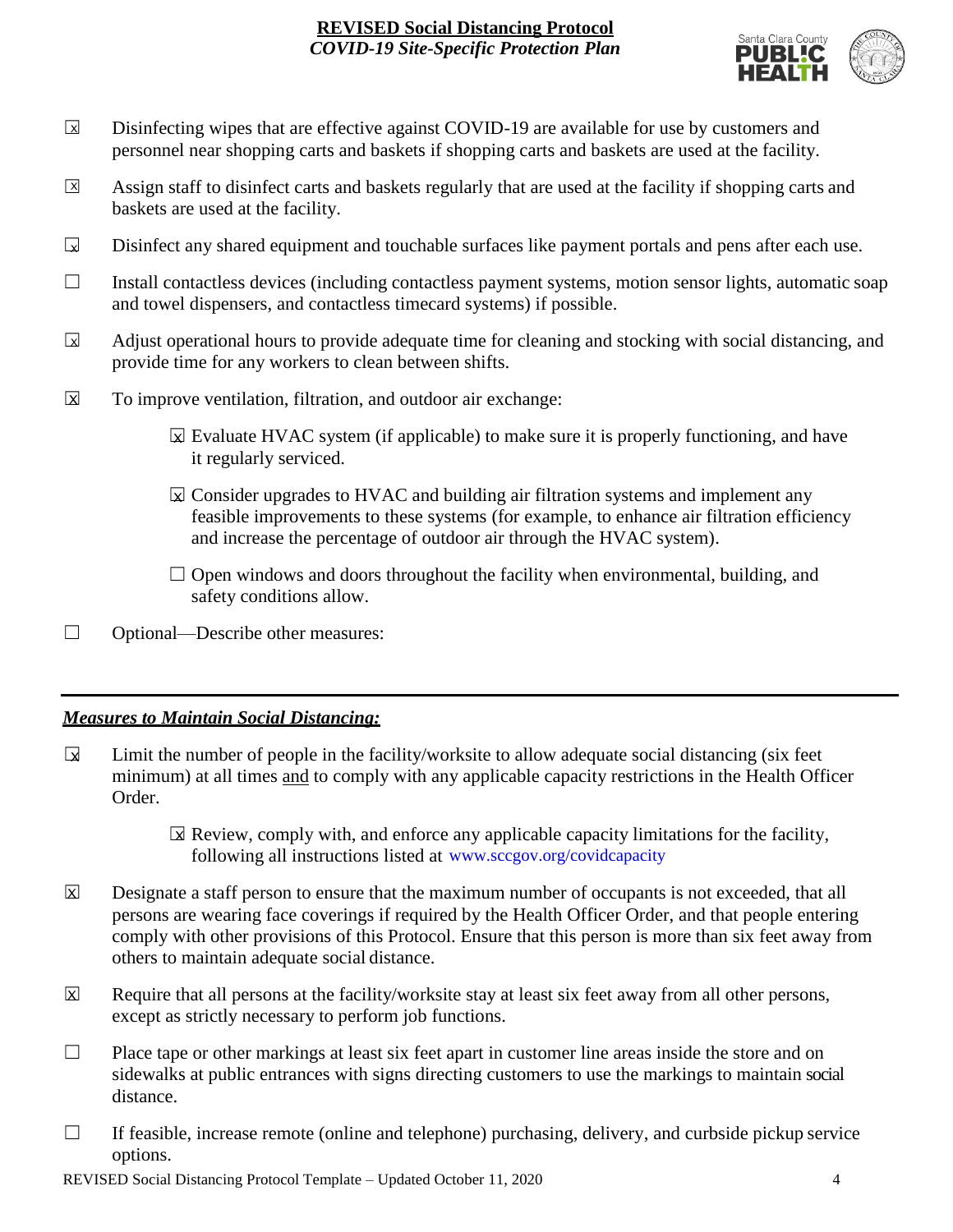

- $\Box$  Separate order areas from delivery areas to prevent customers from gathering.
- $\Box$  Minimize any in-person meetings and adjust those that are necessary to ensure adequate social distancing.
- $\Box$  Stagger personnel breaks, in compliance with wage and hour regulations, to reduce the number of workers taking breaks together.
- $\Box$  Where possible, create outdoor break areas with shade covers as a substitute for indoor break areas. Encourage staff to eat their meals and take their breaks socially distanced outdoors when conditions allow.
- ☐ Limit access to or close indoor break rooms to encourage use of outdoor break areas and prevent crowding. Discourage or prohibit eating or drinking in small, enclosed break rooms if less risky alternative areas exist for staff to take their meals (such as outdoors or socially distanced at individual workstations).
- $\Box$  Require workers to maintain 6-foot social distance at all times while on breaks, and preferably more distance if eating or drinking. Reconfigure break areas to facilitate social distancing.
- $\Box$  Maximize the use of outdoor space for interactions or transactions with customers to minimize the time that customers and personnel are indoors, particularly when in close proximity to one another.
- □ Optional—Describe other measures:

#### *Procedure if a Person at the Facility/Worksite Tests Positive for COVID-19*

- $\boxtimes$  Review and comply with all measures listed at [www.sccsafeworkplace.org](http://www.sccsafeworkplace.org/) in the event of a confirmed case of COVID-19 amongst personnel.
- ☐ Create, and post in an area easily viewable by personnel, a plan to comply with all applicable in the event of a confirmed case of COVID-19 amongst personnel. Depending on the type of facility, these measures will likely include, among others:  $\overline{X}$ measures listed at www.sccsafeworkplace.org
	- $\Box$  Immediately removing the infected person from the facility/worksite and ensuring they are no longer occupying the same space as any other personnel.
	- $\Box$  Instructing the infected person to stay home and isolate in accordance with the instructions listed at [www.sccsafeworkplace.org.](file:///C:/Users/raphael.rajendra/AppData/Local/Microsoft/Windows/INetCache/Content.Outlook/PTLHNOTE/www.sccsafeworkplace.org) www.sccsafeworkplace.org
	- $\Box$  Notifying the County Public Health Department within four hours of learning of the positive case by following the instructions at www.sccsafeworkplace.org
	- $\Box$  Identifying any workers (and customers, if known) who had close contact with the infected person.
	- $\Box$  Complying immediately with any case investigation, contact tracing, and worksite investigation measures by the County Public Health Department. This will include providing the names, addresses, phone numbers, and work dates and times for close contacts of the infected person, which employers are required by law to provide to the County Public Health Department upon request.
- REVISED Social Distancing Protocol Template Updated October 11, 2020 5  $\Box$  Excluding all close contacts from the facility/worksite or any other jobsite in accordance with